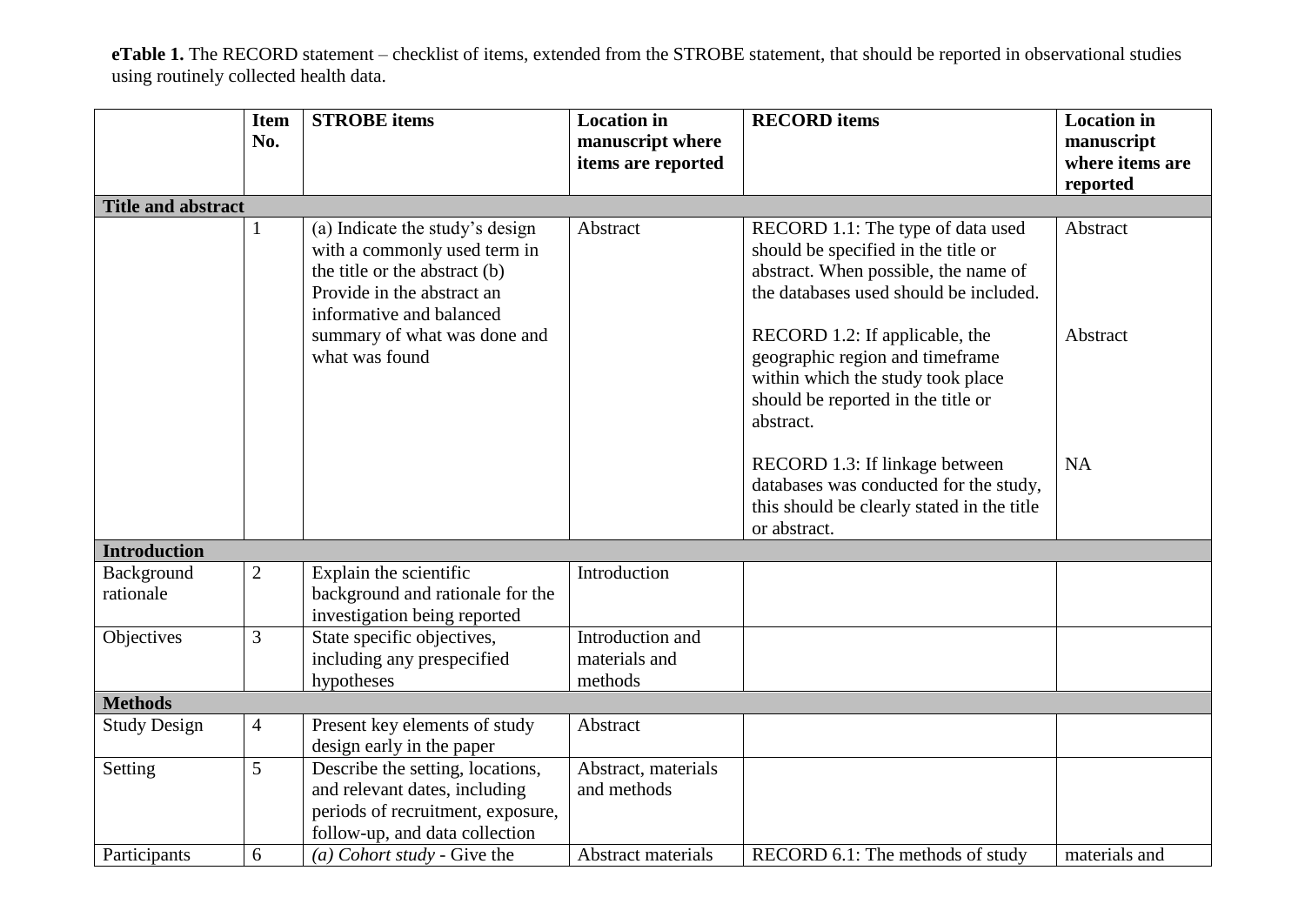|                              |   | eligibility criteria, and the<br>sources and methods of selection                                                                                                                                                                                                                              | and methods                       | population selection (such as codes or<br>algorithms used to identify subjects)                                                                                                                                                                              | methods                                                                                                              |
|------------------------------|---|------------------------------------------------------------------------------------------------------------------------------------------------------------------------------------------------------------------------------------------------------------------------------------------------|-----------------------------------|--------------------------------------------------------------------------------------------------------------------------------------------------------------------------------------------------------------------------------------------------------------|----------------------------------------------------------------------------------------------------------------------|
|                              |   | of participants. Describe<br>methods of follow-up<br>Case-control study - Give the                                                                                                                                                                                                             | <b>NA</b>                         | should be listed in detail. If this is not<br>possible, an explanation should be<br>provided.                                                                                                                                                                |                                                                                                                      |
|                              |   | eligibility criteria, and the<br>sources and methods of case<br>ascertainment and control<br>selection. Give the rationale for<br>the choice of cases and controls<br>Cross-sectional study - Give the<br>eligibility criteria, and the<br>sources and methods of selection<br>of participants | <b>NA</b>                         | RECORD 6.2: Any validation studies<br>of the codes or algorithms used to<br>select the population should be<br>referenced. If validation was conducted<br>for this study and not published<br>elsewhere, detailed methods and results<br>should be provided. | materials and<br>methods,<br>referenced<br>previous<br>publications<br>addressing the<br>codes or<br>algorithms used |
|                              |   | (b) Cohort study - For matched<br>studies, give matching criteria<br>and number of exposed and<br>unexposed<br>Case-control study - For<br>matched studies, give matching<br>criteria and the number of<br>controls per case                                                                   | <b>NA</b><br><b>NA</b>            | RECORD 6.3: If the study involved<br>linkage of databases, consider use of a<br>flow diagram or other graphical display<br>to demonstrate the data linkage<br>process, including the number of<br>individuals with linked data at each<br>stage.             | <b>NA</b>                                                                                                            |
| Variables                    | 7 | Clearly define all outcomes,<br>exposures, predictors, potential<br>confounders, and effect<br>modifiers. Give diagnostic<br>criteria, if applicable.                                                                                                                                          | materials and<br>methods, Table 1 | RECORD 7.1: A complete list of codes<br>and algorithms used to classify<br>exposures, outcomes, confounders, and<br>effect modifiers should be provided. If<br>these cannot be reported, an<br>explanation should be provided.                               | Materials and<br>methods Table 1,<br>Table 2,<br>eMethods 1,<br>eMethods 2                                           |
| Data sources/<br>measurement | 8 | For each variable of interest,<br>give sources of data and details<br>of methods of assessment<br>(measurement).<br>Describe comparability of<br>assessment methods if there is<br>more than one group                                                                                         | materials and<br>methods          |                                                                                                                                                                                                                                                              |                                                                                                                      |
| <b>Bias</b>                  | 9 | Describe any efforts to address<br>potential sources of bias                                                                                                                                                                                                                                   | materials and<br>methods          |                                                                                                                                                                                                                                                              |                                                                                                                      |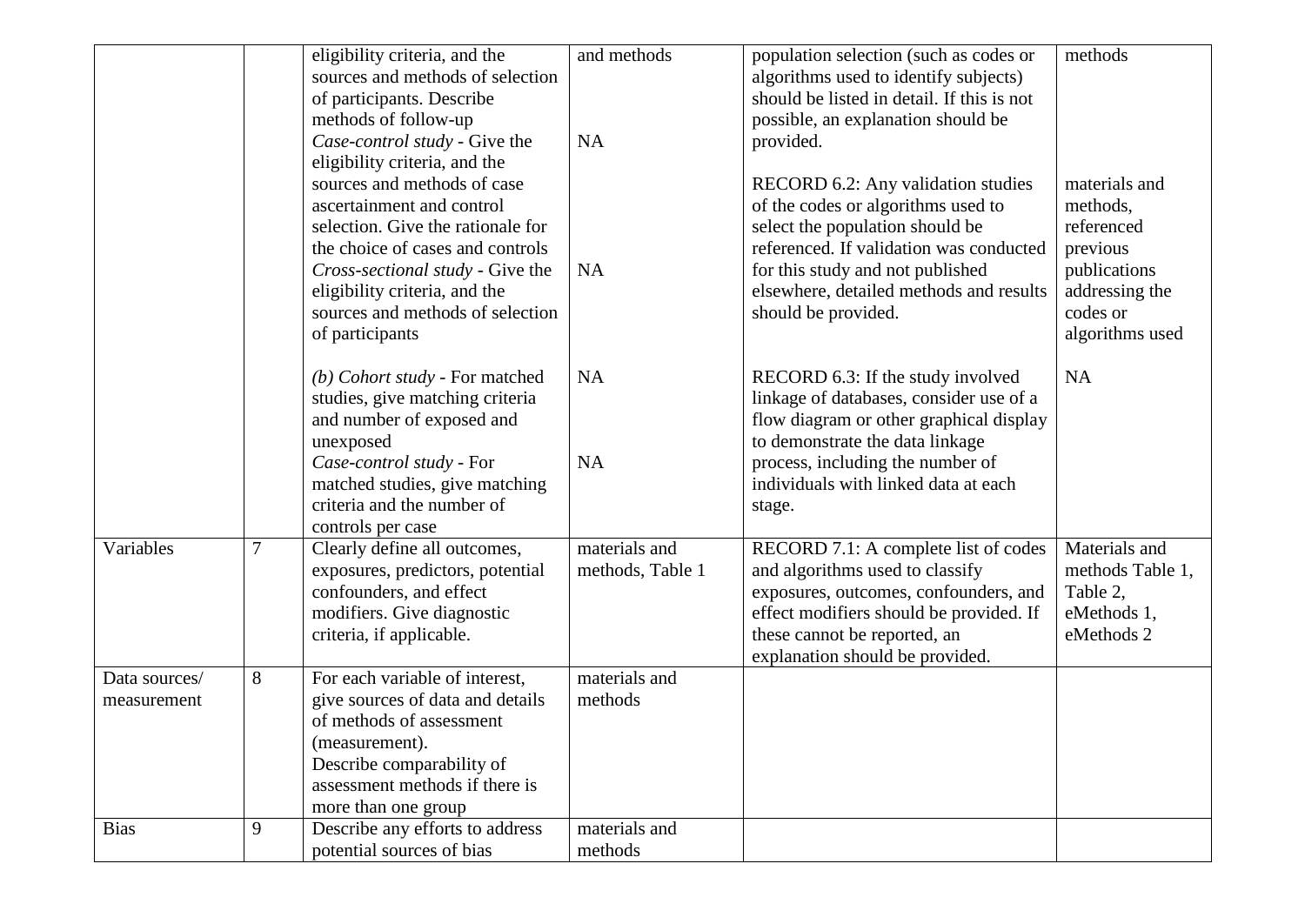| Study size       | 10 | Explain how the study size was                               | materials and        |                                                                        |                   |
|------------------|----|--------------------------------------------------------------|----------------------|------------------------------------------------------------------------|-------------------|
|                  |    | arrived at                                                   | methods              |                                                                        |                   |
| Quantitative     | 11 | Explain how quantitative                                     | Statistical analysis |                                                                        |                   |
| variables        |    | variables were handled in the                                |                      |                                                                        |                   |
|                  |    | analyses. If applicable, describe                            |                      |                                                                        |                   |
|                  |    | which groupings were chosen,                                 |                      |                                                                        |                   |
|                  |    | and why                                                      |                      |                                                                        |                   |
| Statistical      | 12 | (a) Describe all statistical                                 | Statistical analysis |                                                                        |                   |
| methods          |    | methods, including those used to<br>control for confounding  |                      |                                                                        |                   |
|                  |    | (b) Describe any methods used                                | Statistical analysis |                                                                        |                   |
|                  |    | to examine subgroups and                                     | and footnotes to     |                                                                        |                   |
|                  |    | interactions                                                 | tables               |                                                                        |                   |
|                  |    | (c) Explain how missing data                                 | Statistical analysis |                                                                        |                   |
|                  |    | were addressed                                               |                      |                                                                        |                   |
|                  |    |                                                              |                      |                                                                        |                   |
|                  |    | (d) Cohort study - If applicable,                            | Study measure (time  |                                                                        |                   |
|                  |    | explain how loss to follow-up                                | to event section)    |                                                                        |                   |
|                  |    | was addressed                                                |                      |                                                                        |                   |
|                  |    | Case-control study - If                                      | NA                   |                                                                        |                   |
|                  |    | applicable, explain how                                      |                      |                                                                        |                   |
|                  |    | matching of cases and controls                               |                      |                                                                        |                   |
|                  |    | was addressed                                                | <b>NA</b>            |                                                                        |                   |
|                  |    | Cross-sectional study - If                                   |                      |                                                                        |                   |
|                  |    | applicable, describe analytical<br>methods taking account of |                      |                                                                        |                   |
|                  |    | sampling strategy                                            |                      |                                                                        |                   |
|                  |    | (e) Describe any sensitivity                                 | <b>NA</b>            |                                                                        |                   |
|                  |    | analyses                                                     |                      |                                                                        |                   |
| Data access and  |    |                                                              |                      | RECORD 12.1: Authors should                                            | materials and     |
| cleaning methods |    |                                                              |                      | describe the extent to which the                                       | methods, external |
|                  |    |                                                              |                      | investigators had access to the database                               | model validation  |
|                  |    |                                                              |                      | population used to create the study                                    |                   |
|                  |    |                                                              |                      | population.                                                            |                   |
|                  |    |                                                              |                      |                                                                        |                   |
|                  |    |                                                              |                      | RECORD 12.2: Authors should                                            | NA                |
|                  |    |                                                              |                      | provide information on the data<br>cleaning methods used in the study. |                   |
|                  |    |                                                              |                      |                                                                        |                   |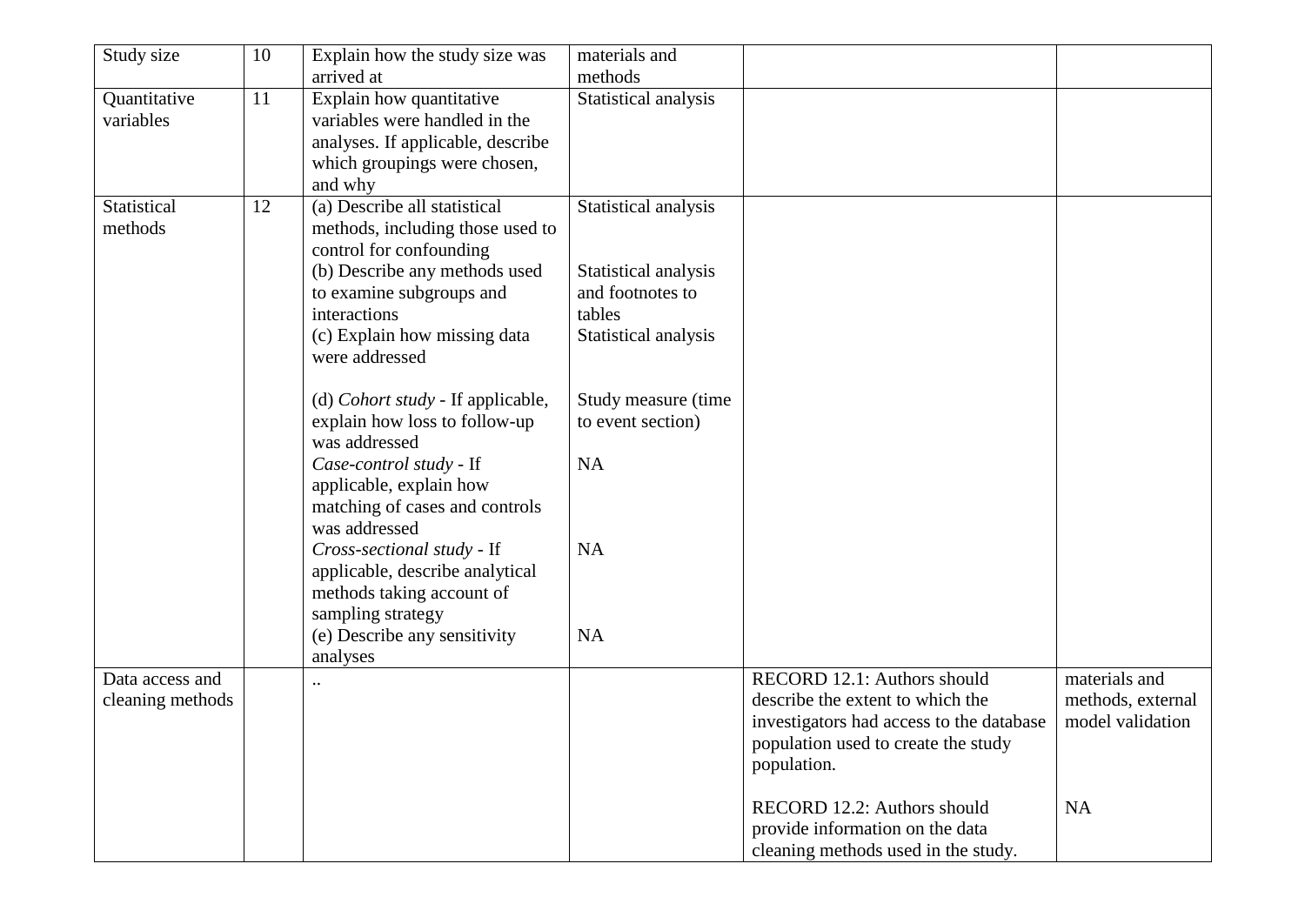| Linkage          |    |                                                                                                                                                                                                                                                                                                                                                                      |                                   | RECORD 12.3: State whether the<br>study included person-level,<br>institutional-level, or other data linkage<br>across two or more databases. The<br>methods of linkage and methods of<br>linkage quality evaluation should be                                                                                                          | <b>NA</b> |
|------------------|----|----------------------------------------------------------------------------------------------------------------------------------------------------------------------------------------------------------------------------------------------------------------------------------------------------------------------------------------------------------------------|-----------------------------------|-----------------------------------------------------------------------------------------------------------------------------------------------------------------------------------------------------------------------------------------------------------------------------------------------------------------------------------------|-----------|
|                  |    |                                                                                                                                                                                                                                                                                                                                                                      |                                   | provided.                                                                                                                                                                                                                                                                                                                               |           |
| <b>Results</b>   |    |                                                                                                                                                                                                                                                                                                                                                                      |                                   |                                                                                                                                                                                                                                                                                                                                         |           |
| Participants     | 13 | (a) Report the numbers of<br>individuals at each stage of the<br>study (e.g., numbers potentially<br>eligible, examined for eligibility,<br>confirmed eligible, included in<br>the study, completing follow-up,<br>and analysed)<br>(b) Give reasons for non-<br>participation at each stage.<br>(c) Consider use of a flow                                          | Results<br><b>NA</b><br><b>NA</b> | RECORD 13.1: Describe in detail the<br>selection of the persons included in the<br>study ( <i>i.e.</i> , study population selection)<br>including filtering based on data<br>quality, data availability and linkage.<br>The selection of included persons can<br>be described in the text and/or by<br>means of the study flow diagram. | Results   |
| Descriptive data | 14 | diagram<br>(a) Give characteristics of study<br>participants (e.g., demographic,<br>clinical, social) and information<br>on exposures and potential<br>confounders<br>(b) Indicate the number of<br>participants with missing data<br>for each variable of interest<br>(c) Cohort study - summarise<br>follow-up time $(e.g., \text{ average and})$<br>total amount) | Table 3<br>Table 3<br>Results     |                                                                                                                                                                                                                                                                                                                                         |           |
| Outcome data     | 15 | Cohort study - Report numbers<br>of outcome events or summary<br>measures over time<br>Case-control study - Report<br>numbers in each exposure<br>category, or summary measures<br>of exposure                                                                                                                                                                       | Results and Figure 1<br>NA        |                                                                                                                                                                                                                                                                                                                                         |           |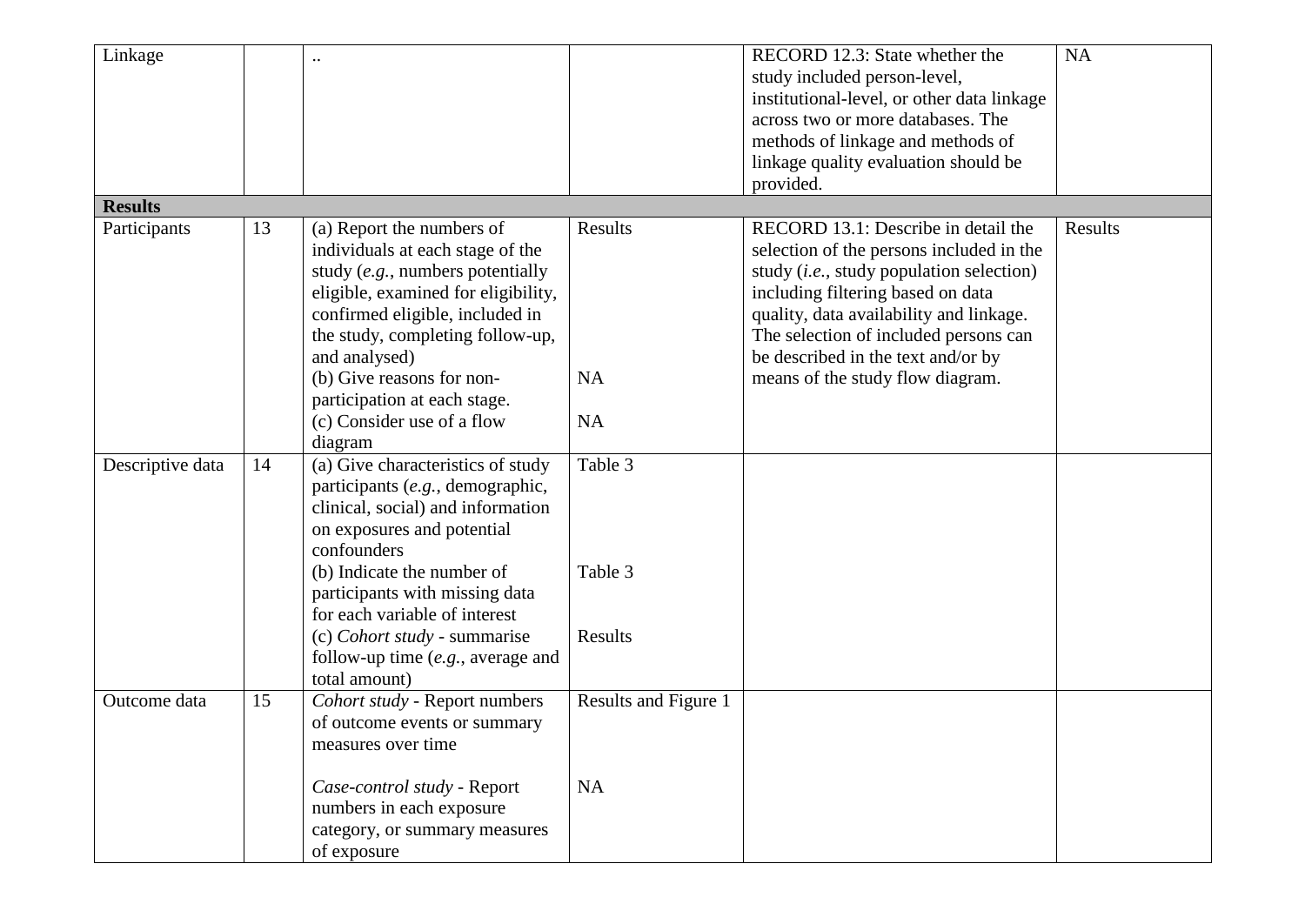|                   |    | Cross-sectional study - Report    | NA                 |                                          |                   |
|-------------------|----|-----------------------------------|--------------------|------------------------------------------|-------------------|
|                   |    | numbers of outcome events or      |                    |                                          |                   |
|                   |    | summary measures                  |                    |                                          |                   |
| Main results      | 16 | (a) Give unadjusted estimates     | Results            |                                          |                   |
|                   |    | and, if applicable, confounder-   |                    |                                          |                   |
|                   |    | adjusted estimates and their      |                    |                                          |                   |
|                   |    | precision (e.g., 95% confidence   |                    |                                          |                   |
|                   |    | interval). Make clear which       |                    |                                          |                   |
|                   |    | confounders were adjusted for     |                    |                                          |                   |
|                   |    | and why they were included        |                    |                                          |                   |
|                   |    | (b) Report category boundaries    | <b>NA</b>          |                                          |                   |
|                   |    | when continuous variables were    |                    |                                          |                   |
|                   |    | categorized                       |                    |                                          |                   |
|                   |    | (c) If relevant, consider         | Figure 1           |                                          |                   |
|                   |    | translating estimates of relative |                    |                                          |                   |
|                   |    | risk into absolute risk for a     |                    |                                          |                   |
|                   |    | meaningful time period            |                    |                                          |                   |
| Other analyses    | 17 | Report other analyses done-       | Results            |                                          |                   |
|                   |    | e.g., analyses of subgroups and   |                    |                                          |                   |
|                   |    | interactions, and sensitivity     |                    |                                          |                   |
|                   |    | analyses                          |                    |                                          |                   |
| <b>Discussion</b> |    |                                   |                    |                                          |                   |
| Key results       | 18 | Summarise key results with        | First paragraph of |                                          |                   |
|                   |    | reference to study objectives     | discussion         |                                          |                   |
| Limitations       | 19 | Discuss limitations of the study, | Discussion         | RECORD 19.1: Discuss the                 | Discussion        |
|                   |    | taking into account sources of    | (strengths and     | implications of using data that were not | (implications for |
|                   |    | potential bias or imprecision.    | weaknesses of the  | created or collected to answer the       | clinical practice |
|                   |    | Discuss both direction and        | study section)     | specific research question(s). Include   | and strengths and |
|                   |    | magnitude of any potential bias   |                    | discussion of misclassification bias,    | weaknesses of the |
|                   |    |                                   |                    | unmeasured confounding, missing          | study sections)   |
|                   |    |                                   |                    | data, and changing eligibility over      |                   |
|                   |    |                                   |                    | time, as they pertain to the study being |                   |
|                   |    |                                   |                    | reported.                                |                   |
| Interpretation    | 20 | Give a cautious overall           | Discussion         |                                          |                   |
|                   |    | interpretation of results         | (interpretation of |                                          |                   |
|                   |    | considering objectives,           | findings and       |                                          |                   |
|                   |    | limitations, multiplicity of      | strengths and      |                                          |                   |
|                   |    | analyses, results from similar    | weaknesses of the  |                                          |                   |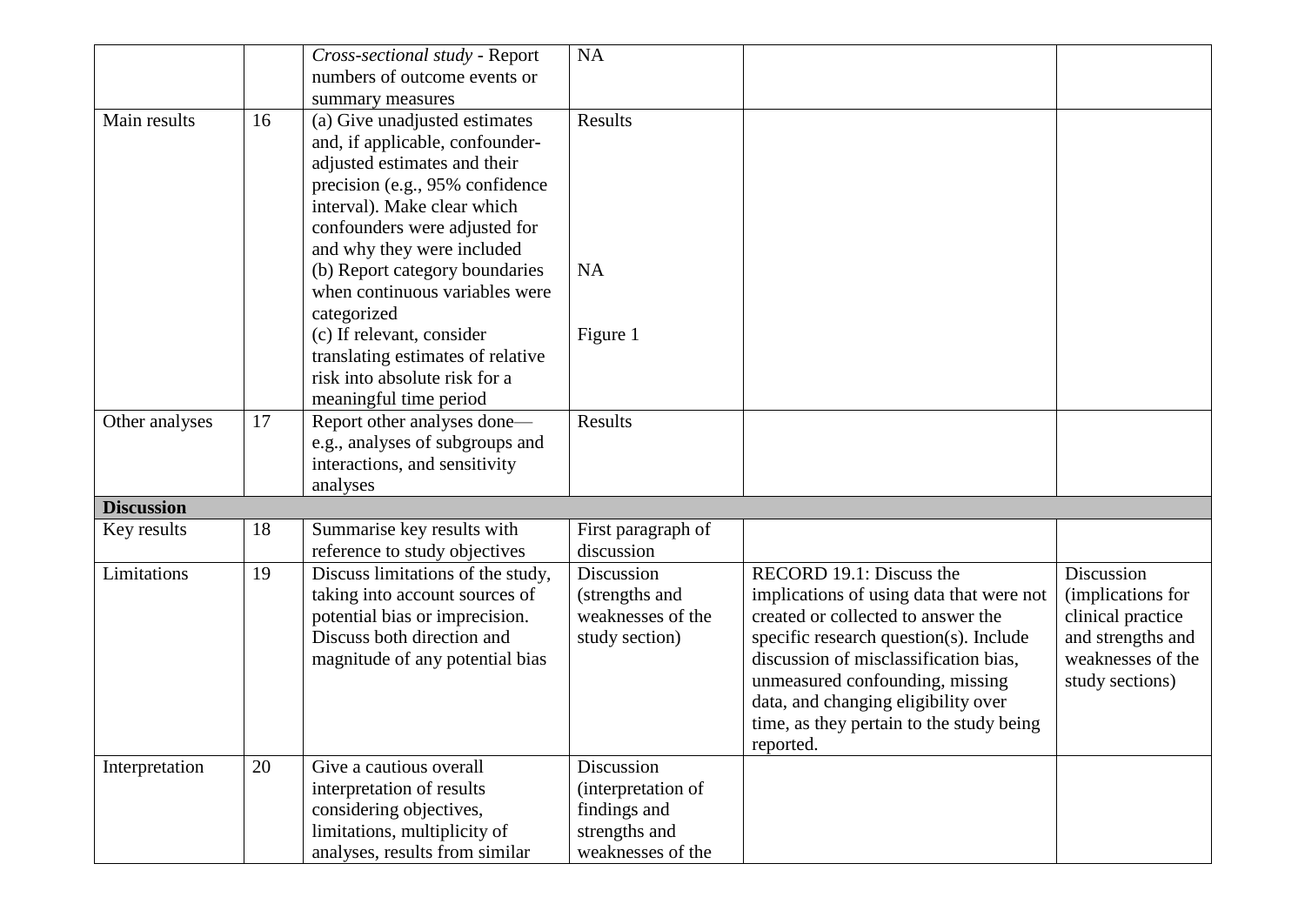|                                                                       |    | studies, and other relevant<br>evidence                                                                                                                                   | study sections)                                   |                                                                                                                                                                      |                                        |
|-----------------------------------------------------------------------|----|---------------------------------------------------------------------------------------------------------------------------------------------------------------------------|---------------------------------------------------|----------------------------------------------------------------------------------------------------------------------------------------------------------------------|----------------------------------------|
| Generalisability                                                      | 21 | Discuss the generalisability<br>(external validity) of the study<br>results                                                                                               | Discussion                                        |                                                                                                                                                                      |                                        |
| <b>Other Information</b>                                              |    |                                                                                                                                                                           |                                                   |                                                                                                                                                                      |                                        |
| Funding                                                               | 22 | Give the source of funding and<br>the role of the funders for the<br>present study and, if applicable,<br>for the original study on which<br>the present article is based | Financial support<br>statement in the<br>abstract |                                                                                                                                                                      |                                        |
| Accessibility of<br>protocol, raw<br>data, and<br>programming<br>code |    |                                                                                                                                                                           |                                                   | RECORD 22.1: Authors should<br>provide information on how to access<br>any supplemental information such as<br>the study protocol, raw data, or<br>programming code. | Statistical<br>analysis,<br>eMethods 2 |

\*Reference: Benchimol EI, Smeeth L, Guttmann A, Harron K, Moher D, Petersen I, Sørensen HT, von Elm E, Langan SM, the RECORD Working Committee. The REporting of studies Conducted using Observational Routinely-collected health Data (RECORD) Statement. *PLoS Medicine* 2015; in press.

\*Checklist is protected under Creative Commons Attribution [\(CC BY\)](http://creativecommons.org/licenses/by/4.0/) license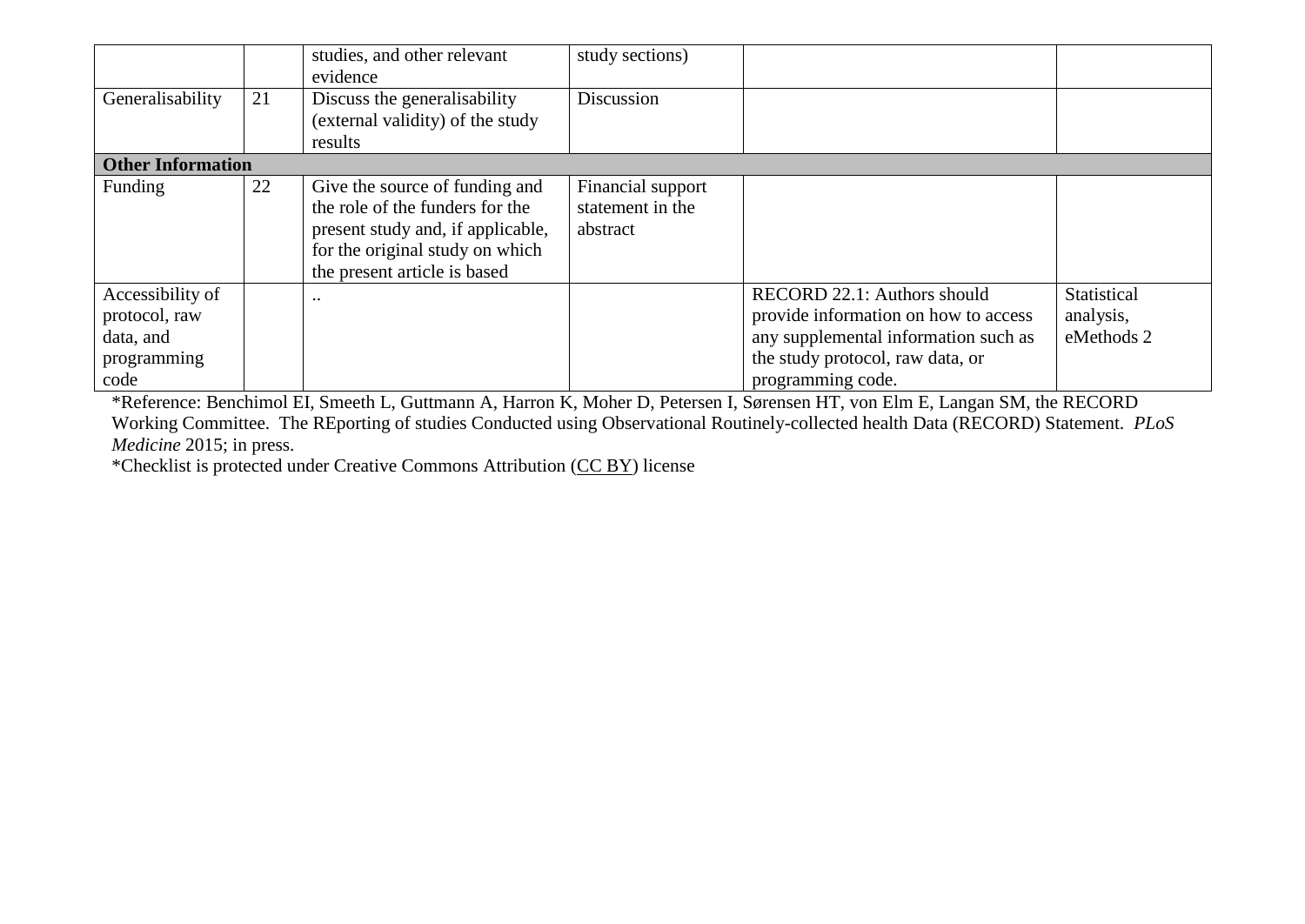**eMethods 1.** Definition of emerging ICD-10 primary diagnosis of non-organic psychotic disorder

This was defined as the emergence of the first  $\text{ICD-10}^1$  primary diagnosis of nonorganic psychotic disorder, occurring at least three months after the index diagnosis as recorded in the local electronic medical records: schizophrenia spectrum psychoses (schizophrenia [F20.x, except F20.4/F20.5], schizoaffective disorder [F25.x], delusional disorders [F22.x, F24], acute and transient psychotic disorders [F23.x]), unspecified nonorganic psychosis (F28/F29), psychotic disorders due to psychoactive substance use ([F10-F19].5), and affective psychoses (mania with psychotic symptoms [F30.2], bipolar affective disorder with psychotic symptoms [F31.2, F31.5], and depression with psychotic symptoms [F32.3/F33.3]). Accordingly, baseline ICD-10 psychotic disorders were excluded, with the exception of Acute and Transient Psychotic Disorders (ATPD, F23.x), which are, by definition, clinically remitting and non-psychotic within three months (short-lived). The rationale for including the ATPD is due to the fact that this group is prognostically similar to the Brief Limited Intermittent Psychotic Symptom (BLIPS) or Brief Limited Psychotic Symptoms (BIPS) subgroups of the CHR-P construct (for details on these competing operationalization see previous publications on the diagnostic and prognostic significance of BLIPS<sup>2, 3</sup>). On a diagnostic level, about two thirds (68%) of BLIPS meet ATPD criteria<sup>2</sup>.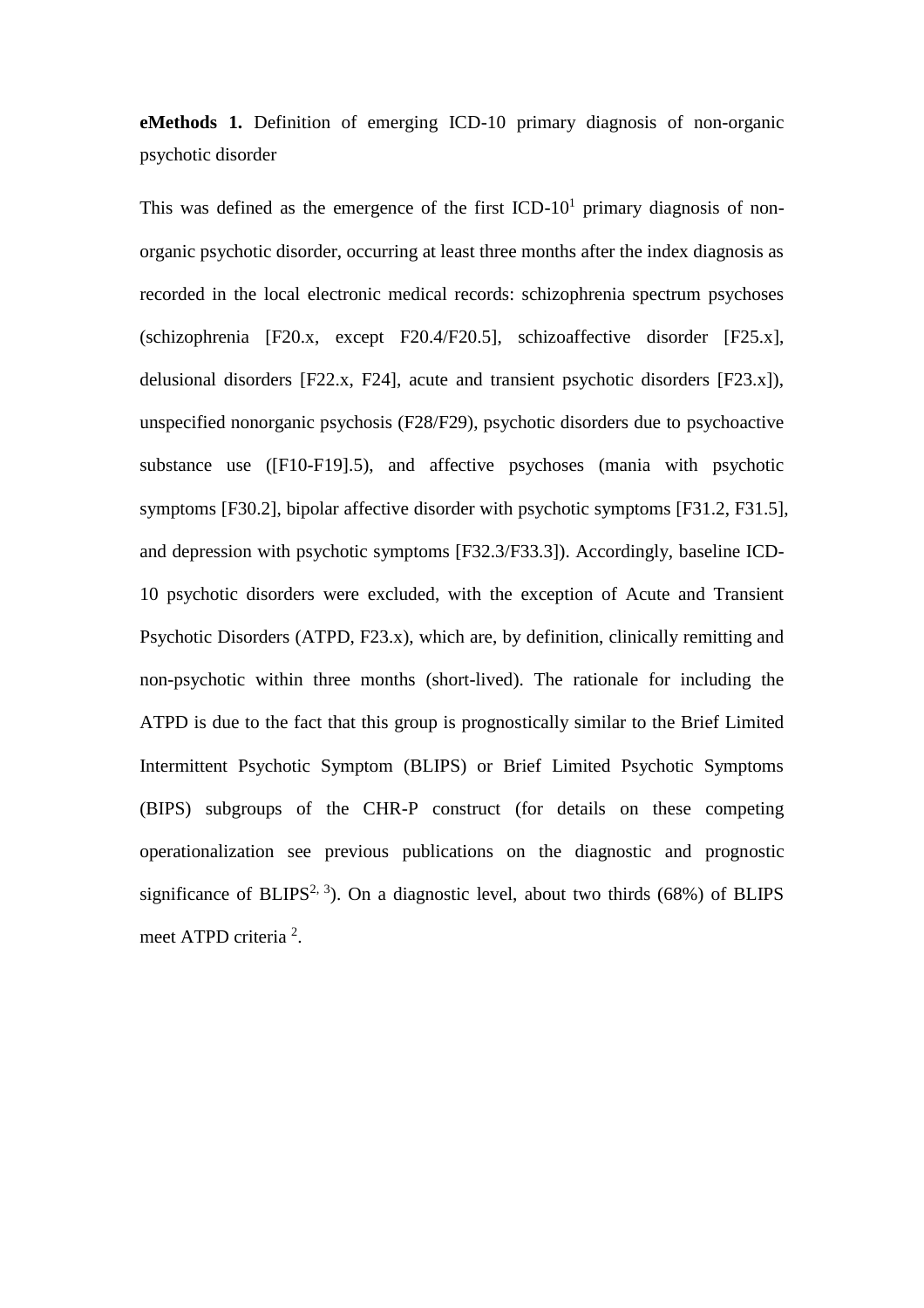**eTable 2**. Predictor definitions: Primary index diagnoses of non-organic and non-psychotic mental disorder formulated at baseline (time of the first contact with the NHS Trust).

| <b>Primary index</b><br>diagnosis          | ICD-10 code                         | ICD-10 diagnosis name                                                                                |  |  |
|--------------------------------------------|-------------------------------------|------------------------------------------------------------------------------------------------------|--|--|
| Acute and transient<br>psychotic disorders | F23.x                               | Acute and transient psychotic disorders                                                              |  |  |
| Substance use                              | F10 (excluding $* .5, * .4, * .7$ ) | Non psychotic mental and behavioural disorders due to use of alcohol                                 |  |  |
| disorders                                  | F11 (excluding $*.5, -.4, -.7)$     | Non psychotic mental and behavioural disorders due to use of opioids                                 |  |  |
|                                            | F12 (excluding $* .5, * .4, * .7$ ) | Non psychotic mental and behavioural disorders due to use of cannabinoids                            |  |  |
|                                            | F13 (excluding $*.5,*.4,*.7$ )      | Non psychotic mental and behavioural disorders due to use of sedatives or                            |  |  |
|                                            |                                     | hypnotics                                                                                            |  |  |
|                                            | F14 (excluding *.5, *.4, *.7)       | Non psychotic mental and behavioural disorders due to use of cocaine                                 |  |  |
|                                            | F15 (excluding $* .5, * .4, * .7$ ) | Non psychotic mental and behavioural disorders due to use of other stimulants,<br>including caffeine |  |  |
|                                            | F16 (excluding $*.5,*.4,*.7)$       | Non psychotic mental and behavioural disorders due to use of hallucinogens                           |  |  |
|                                            | F17 (excluding $* .5, * .4, * .7$ ) | Non psychotic mental and behavioural disorders due to use of tobacco                                 |  |  |
|                                            | F18 (excluding *.5, *.4, *.7)       | Non psychotic mental and behavioural disorders due to use of volatile solvents                       |  |  |
|                                            | F19 (excluding *.5, *.4, *.7)       | Non psychotic mental and behavioural disorders due to multiple drug use and                          |  |  |
|                                            |                                     | use of other psychoactive substances                                                                 |  |  |
| Bipolar mood                               | F31.x (excluding F31.2 and          | Non psychotic bipolar disorder                                                                       |  |  |
| disorders                                  | F31.5                               |                                                                                                      |  |  |
|                                            | F34.0                               | Cyclothymia                                                                                          |  |  |
|                                            | F30.x (excluding $*$ .2)            | Non psychotic mania or hypomania                                                                     |  |  |
| Non bipolar mood                           | $[F32-F33]$ .x (excluding           | Non psychotic depressive disorder                                                                    |  |  |
| disorders                                  | F32.3 and F33.3)                    |                                                                                                      |  |  |
|                                            | F34.1                               | Dysthymia                                                                                            |  |  |
|                                            | F34.8, F34.9, F38.x, F39            | Unspecified mood disorders                                                                           |  |  |
| Anxiety disorders                          | F40.x                               | Phobic anxiety disorders                                                                             |  |  |
|                                            | F41.0                               | Panic disorder                                                                                       |  |  |
|                                            | F41.1                               | Generalized anxiety disorder                                                                         |  |  |
|                                            | F41.2-F41.9                         | Other anxiety disorders                                                                              |  |  |
|                                            | F42.x                               | Obsessive compulsive disorders                                                                       |  |  |
|                                            | F43.x                               | Reaction to severe stress, and adjustment disorders                                                  |  |  |
|                                            | F44.x                               | Dissociative [conversion] disorders                                                                  |  |  |
|                                            | F45.x                               | Somatoform disorders                                                                                 |  |  |
|                                            | F48.x                               | Other neurotic disorders                                                                             |  |  |
| Personality disorders                      | F60.0                               | Paranoid personality disorder                                                                        |  |  |
|                                            | F60.1                               | Schizoid personality disorder                                                                        |  |  |
|                                            | F60.2                               | Dissocial personality disorder                                                                       |  |  |
|                                            | F60.3                               | Emotionally unstable personality disorder                                                            |  |  |
|                                            | F60.4                               | Histrionic personality disorder                                                                      |  |  |
|                                            | F60.5                               | Anankastic personality disorder                                                                      |  |  |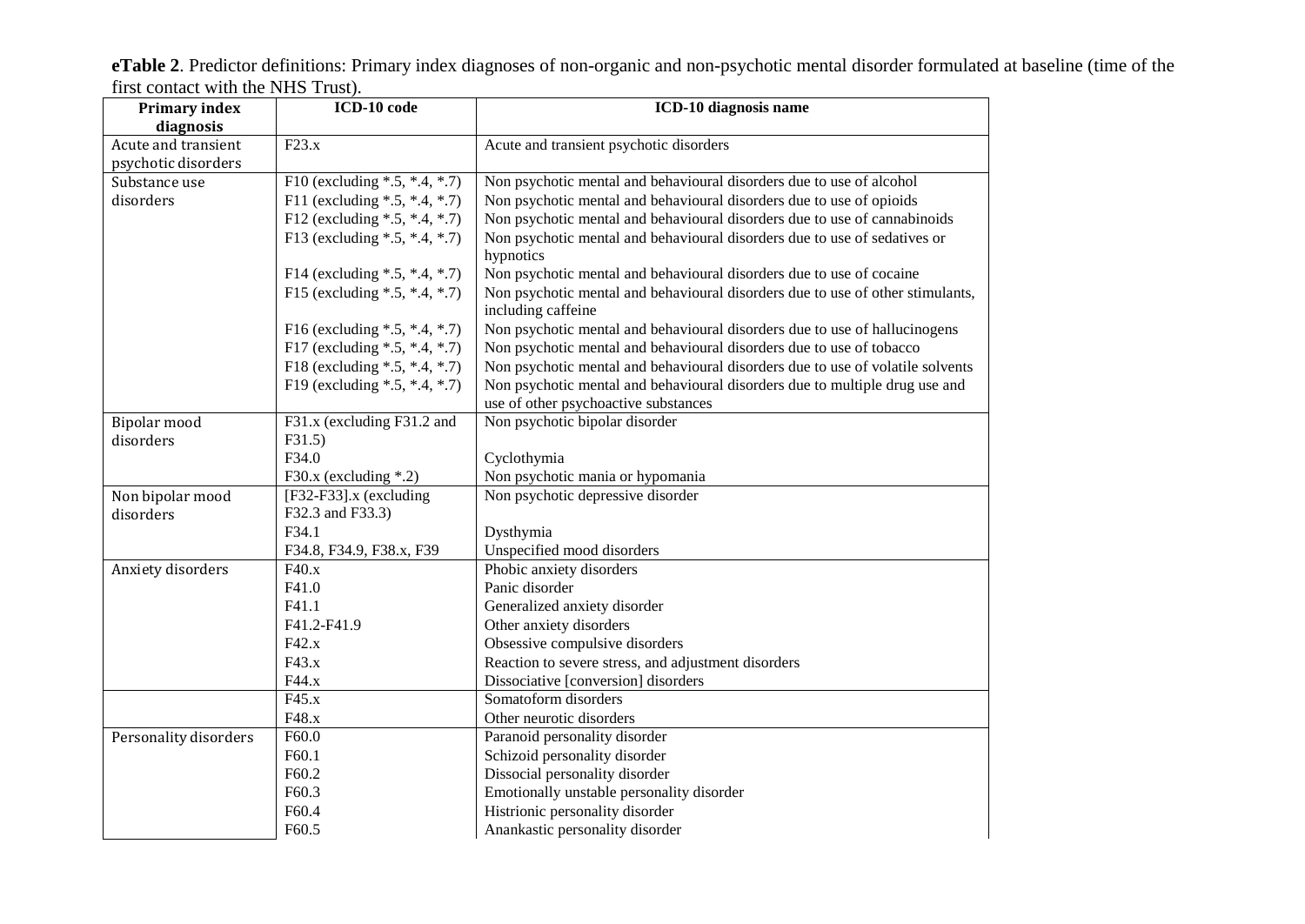| <b>Primary index</b>  | ICD-10 code                                                                                 | ICD-10 diagnosis name                                                         |  |  |  |  |
|-----------------------|---------------------------------------------------------------------------------------------|-------------------------------------------------------------------------------|--|--|--|--|
| diagnosis             |                                                                                             |                                                                               |  |  |  |  |
|                       | F <sub>60.6</sub>                                                                           | Anxious [avoidant] personality disorder                                       |  |  |  |  |
|                       | F60.7                                                                                       | Dependent personality disorder                                                |  |  |  |  |
|                       | F60.8-F60.9, F61, F62.x,                                                                    | Other personality disorders                                                   |  |  |  |  |
|                       | F68.x, F69                                                                                  |                                                                               |  |  |  |  |
|                       | F21                                                                                         | Schizotypal Disorder                                                          |  |  |  |  |
|                       | F63.x                                                                                       | Habit and impulse disorders                                                   |  |  |  |  |
|                       | F64.x, F65.x, F66.x                                                                         | Sexual disorders                                                              |  |  |  |  |
| Developmental         | F80.x                                                                                       | Specific developmental disorders of speech and language                       |  |  |  |  |
| disorders             | F81.x, F82, F83                                                                             | Other specific developmental disorders                                        |  |  |  |  |
|                       | F84.x                                                                                       | Pervasive developmental disorders                                             |  |  |  |  |
|                       | F88, F89                                                                                    | Other and unspecified disorders of psychological development                  |  |  |  |  |
| Childhood/adolescence | F90.x                                                                                       | Hyperkinetic disorders                                                        |  |  |  |  |
| onset disorders       | F91.x                                                                                       | Conduct disorders                                                             |  |  |  |  |
|                       | F92.x, F93.x, F94.x, F98.x                                                                  | Other emotional and behavioural disorders with childhood or adolescence onset |  |  |  |  |
|                       | F95.x                                                                                       | Tic disorders                                                                 |  |  |  |  |
| Physiological         | F50.x                                                                                       | Eating disorders                                                              |  |  |  |  |
| syndromes             | F51.x                                                                                       | Nonorganic sleep disorders                                                    |  |  |  |  |
|                       | F52.x                                                                                       | Sexual dysfunction, not caused by organic disorder or disease                 |  |  |  |  |
|                       | $F53.x$ (excluding $F53.1$ )                                                                | Non psychotic Mental and behavioural disorders associated with the            |  |  |  |  |
|                       |                                                                                             | puerperium, not elsewhere classified                                          |  |  |  |  |
|                       | F54.x, F55, F59                                                                             | Other physiological syndromes                                                 |  |  |  |  |
| Mental retardation    | F70.x                                                                                       | Mild mental retardation                                                       |  |  |  |  |
|                       | F71.x                                                                                       | Moderate mental retardation                                                   |  |  |  |  |
|                       | F72.x                                                                                       | Severe mental retardation                                                     |  |  |  |  |
|                       | F73.x                                                                                       | Profound mental retardation                                                   |  |  |  |  |
|                       | F78.x                                                                                       | Other mental retardation                                                      |  |  |  |  |
|                       | F79.x                                                                                       | Unspecified mental retardation                                                |  |  |  |  |
|                       | F00-F09 organic mental disorders and all psychotic disorders other than F23.x were excluded |                                                                               |  |  |  |  |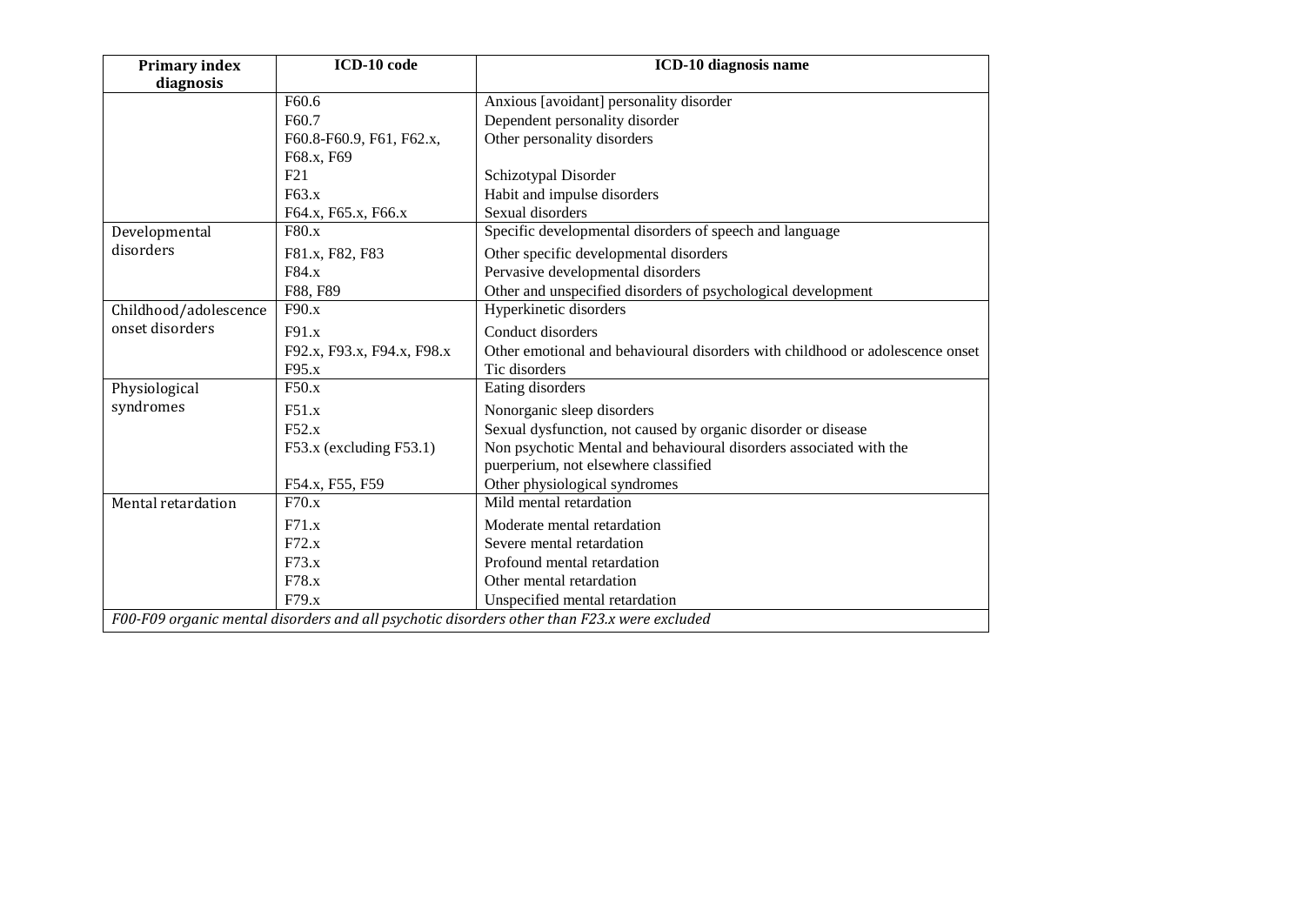| <b>Ethnic group</b> | Ethnicity as recorded in patient electronic health  |
|---------------------|-----------------------------------------------------|
|                     | records                                             |
| <b>Black</b>        | <b>Black or Black British - African</b>             |
|                     | <b>Black or Black British - Caribbean</b>           |
|                     | Black or Black British - Any other Black background |
| White               | White - British                                     |
|                     | White - Irish                                       |
|                     | White - Any other White background                  |
| Asian               | Asian or Asian British - Bangladeshi                |
|                     | Asian or Asian British - Indian                     |
|                     | Asian or Asian British - Pakistani                  |
|                     | Asian or Asian British - Any other Asian background |
|                     | Other Ethnic Groups - Chinese                       |
| Mixed               | Mixed - White and Asian                             |
|                     | Mixed - White and Black African                     |
|                     | Mixed - White and Black Caribbean                   |
|                     | Mixed - Any other mixed background                  |
| Other               | Other Ethnic Groups - Any other ethnic group        |
|                     | Not Known                                           |
| Missing             | Not Recorded                                        |

**eTable 3**. Predictor definitions: self-assigned ethnicity.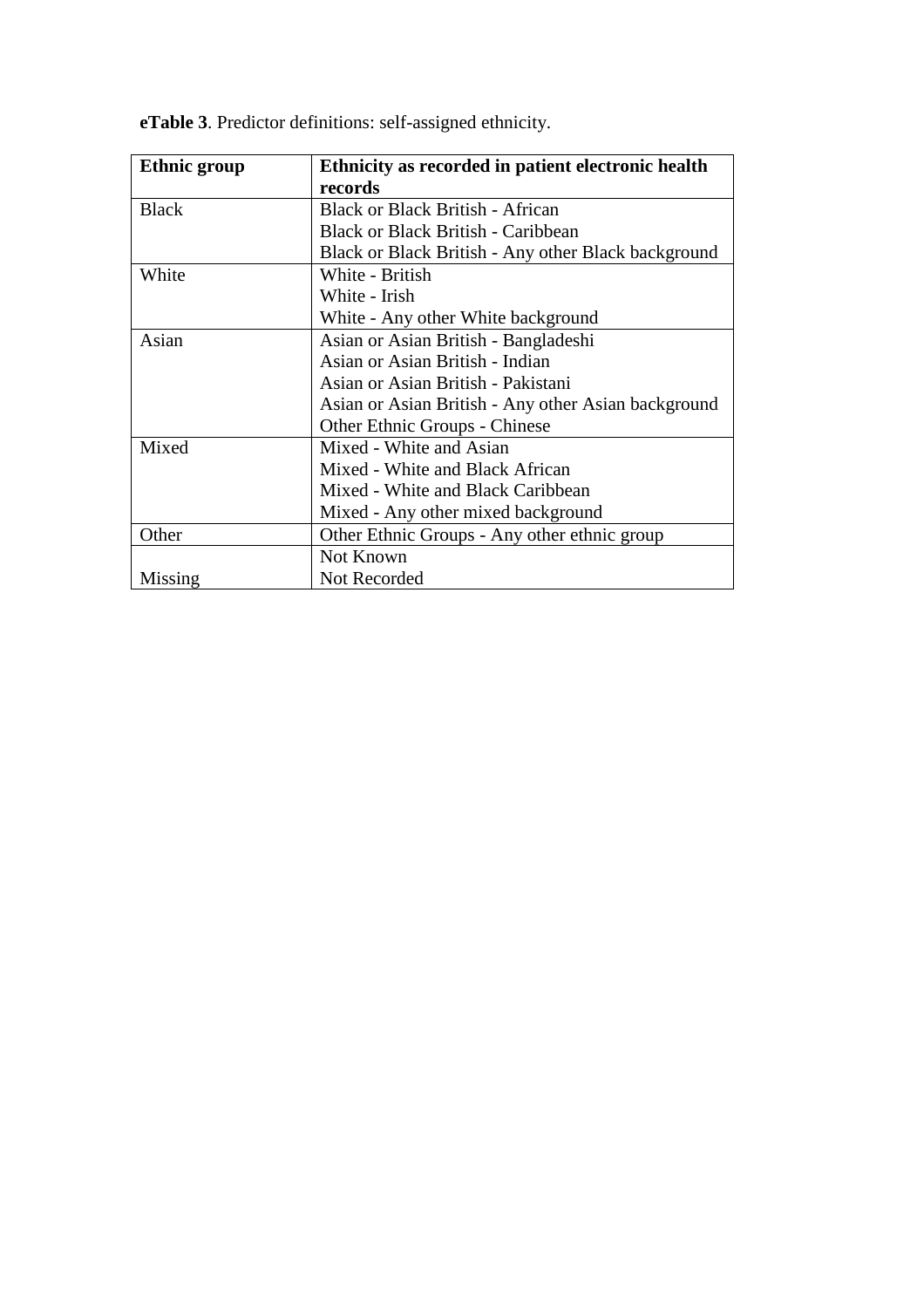**eMethods 2**. STATA scripts used for the external model validation in the C&I NHS Trust

*\*\*\* Validation of the SLAM model in the C&I trust \*\*\**

```
generate xb_d=(0.5681779*i1.gender+0.0117113*age_diag-
0.0121931*age_diag*i1.gender+1.037915*i2.ethnicity_gr+0.5143438*i3.ethnicity_g
r+0.6044039*i4.ethnicity_gr+0.4081036*i5.ethnicity_gr+0.9867204*i1.base_dgs-
1.925903*i2.base_dgs-0.1754082*i3.base_dgs-1.886428*i4.base_dgs-
2.235825*i5.base_dgs-1.547794*i6.base_dgs-3.466732*i7.base_dgs-
3.25382*i8.base_dgs-2.463145*i9.base_dgs-2.450679*i10.base_dgs)
summarize xb_d
stcox xb_d, nohr basesurv(surv0)
predict hr
estat concordance
generate surv1= surv0^exp(xb_d)
sum surv0 if _t<3650
scalar base10y=r(min)
generate surv10y_d=1-base10y^exp(xb_d)
brier psychosis_10yrs surv10y_d
```
*\*\*\* Model recalibration \*\*\**

*generate xb\_d\_calibrated=xb\_d\* .*7502673 *summarize xb\_d\_calibrated stcox xb\_d\_calibrated, nohr basesurv(surv0) predict hr estat concordance generate surv1= surv0^exp(xb\_d\_calibrated) sum surv0 if \_t<3650 scalar base10y=r(min) generate surv10y\_d=1-base10y^exp(xb\_d\_calibrated) brier psychosis\_10yrs surv10y\_d*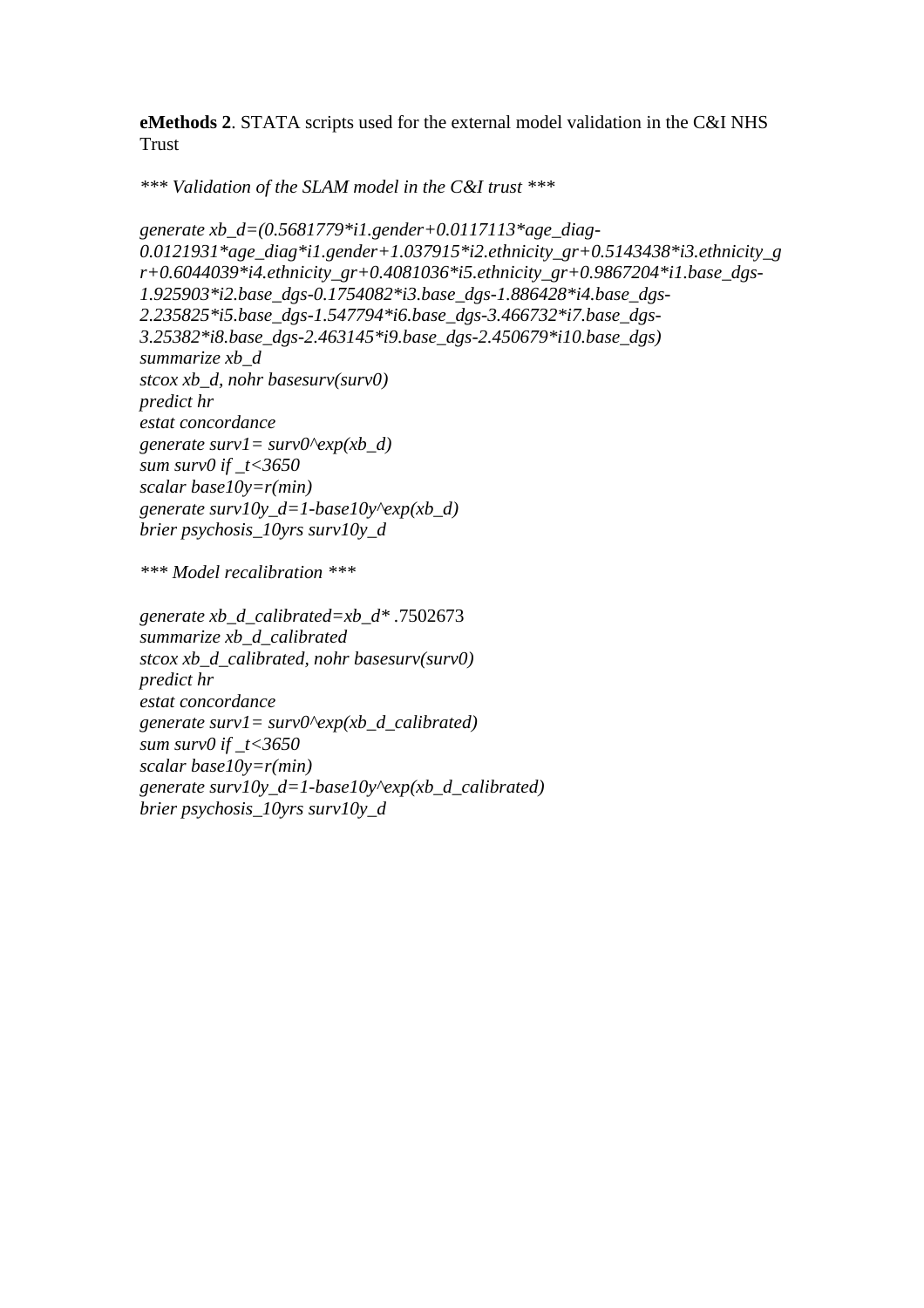**eTable 4** Transdiagnostic risk calculator in the C&I dataset compared to the original model as developed in the SLaM dataset (Lambeth and Southwark)

| <b>Variable</b>                         | C&I                    |         | <b>SLaM (Lambeth and Southwark)</b> |         |
|-----------------------------------------|------------------------|---------|-------------------------------------|---------|
|                                         | <b>HR (95% CI)</b>     | p-value | <b>HR (95% CI)</b>                  | p-value |
| Age, y                                  | $0.988(0.978-0.998)$   | .016    | $1.011(1.007-1.017)$                | < .001  |
|                                         |                        |         |                                     |         |
| Sex                                     |                        |         |                                     |         |
| Male                                    | $3.090(1.815 - 5.261)$ | < .001  | $1.764(1.298-2.399)$                | < .001  |
| Female                                  |                        |         |                                     |         |
| Race/ethnicity                          |                        |         |                                     |         |
| White                                   |                        |         |                                     |         |
| <b>Black</b>                            | 2.332 (1.851-2.938)    | < .001  | $2.823(2.439-3.268)$                | < .001  |
| Asian                                   | $1.211(0.838-1.752)$   | .308    | $1.673(1.216-2.30)$                 | .002    |
| Mixed                                   | $1.836(1.239-2.720)$   | .002    | $1.830(1.276-2.625)$                | .001    |
| Other                                   | $1.241(0.872 - 1.768)$ | .230    | 1.504 (1.210-1.869)                 | < .001  |
| Index diagnosis                         |                        |         |                                     |         |
| Acute and transient psychotic disorders | 9.728 (7.249-13.053)   | < .001  | 17.693 (14.334-21.839)              | < .001  |
| Substance use disorders                 | $1.073(0.796-1.448)$   | 0.644   | $0.961(0.762 - 1.213)$              | .740    |
| Bipolar mood disorders                  | 2.722 (1.971-3.758)    | < .001  | $5.535(4.336-7.065)$                | < .001  |
| Nonbipolar mood disorders               |                        |         |                                     |         |
| Anxiety disorders                       | $0.804(0.574-1.125)$   | .203    | $0.705(0.560 - 0.888)$              | 0.003   |
| Personality disorders                   | $1.250(0.865 - 1.807)$ | .234    | $1.403(0.997 - 1.974)$              | 0.052   |
| Developmental disorders                 | $1.637(0.596-4.500)$   | .339    | $0.206(0.103-0.411)$                | < .001  |
| Childhood/adolescence onset disorders   |                        |         | $0.255(0.169-0.385)$                | < .001  |
| Physiological syndromes                 | $0.863(0.211-3.526)$   | .837    | $0.562(0.369-0.856)$                | .007    |
| Mental retardation                      | 3.721 (1.504-9.207)    | .004    | $0.569(0.339-0.955)$                | .033    |
| CHR-P                                   |                        |         | $6.596(4.752-9.155)$                | < .001  |
| Age * sex                               | $1.025(1.012-1.038)$   | < .001  | $0.988(0.981 - 0.995)$              | .001    |

The follow-up in C&I was truncated at 6 years for comparability purposes. For the same reason the reference group of the index diagnosis in the SLaM model was changed from CHR-P to nonbipolar mood disorders.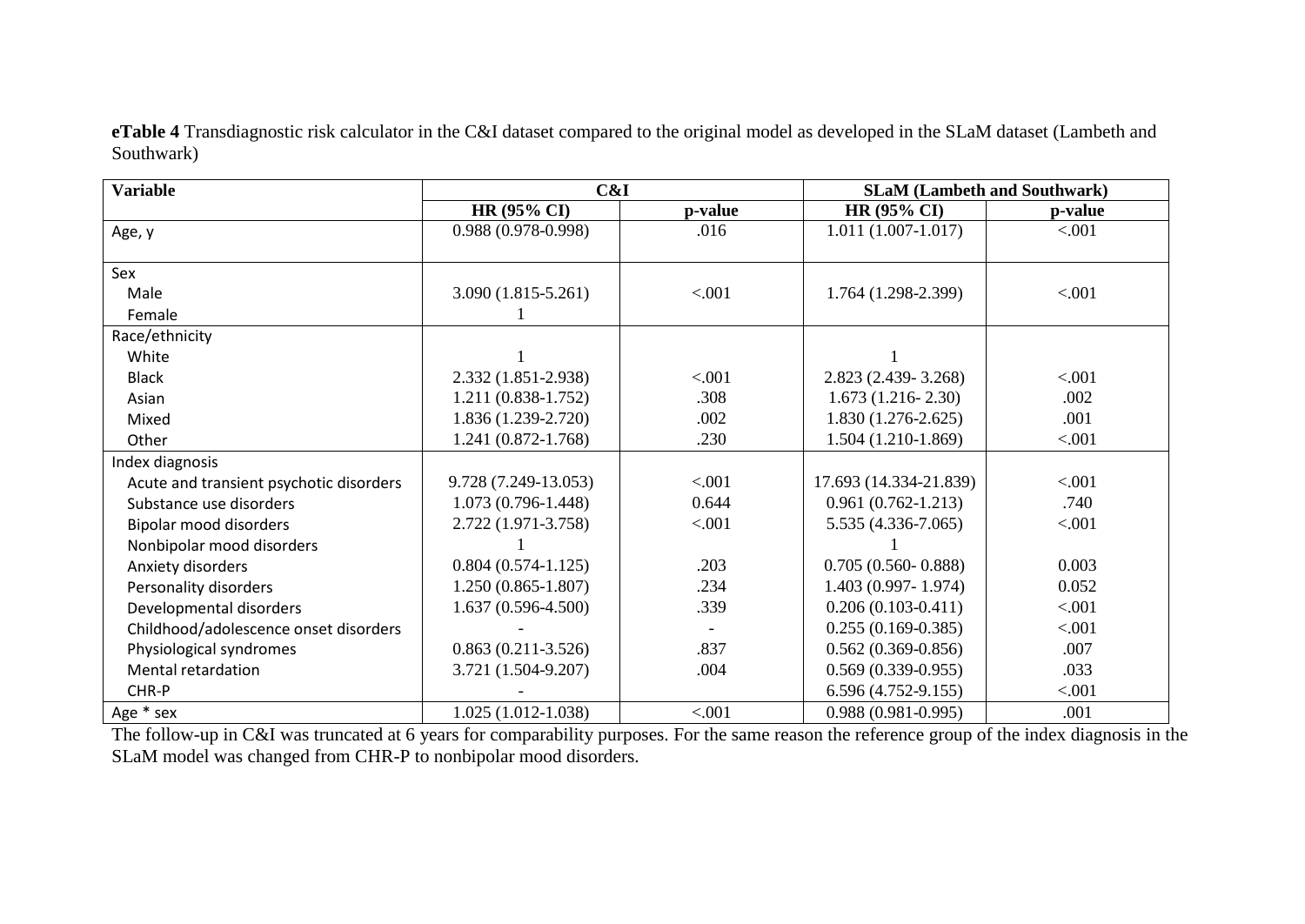## **eLimitations**

We did not employ structured psychometric interviews to ascertain the type of emerging psychotic diagnoses at follow up. However, we predicted psychotic disorders rather than specific ICD-10 diagnoses, a category which has good prognostic stability<sup>59</sup>. Therefore, while the psychotic diagnoses in our analyses are high in ecological validity (i.e. they represent real-world clinical practice), they have not been subjected to formal validation with research-based criteria. However, the use of structured diagnostic interviews can lead to selection biases, decreasing the transportability of models<sup>4</sup>. There is also metaanalytical evidence indicating that within psychotic disorders, administrative data recorded in clinical registers are generally predictive of true validated diagnoses $60$ . Another limitation is that the research team carrying out this replication study is not completely independent from the original research team that developed the model<sup>61</sup>. However, independent external validation by completely different teams in biomedical research remains rare<sup>39</sup>. To facilitate further replication studies, we have provided details for operationalizing the predictors and outcomes entered in the model, and we have appended the statistical scripts used in the analyses. It is also possible that the model is charting out relationships that reflect diagnostic practice within the UK health registry system: replication studies outside the UK are needed to clarify this. Finally, although we welcome further external validation studies, it must be noted that even strong replication does not automatically imply the potential for successful adoption in clinical or public health practice. Ideally, randomized clinical trials or economic modelling are needed to assess whether our risk calculator effectively improves patient outcomes.